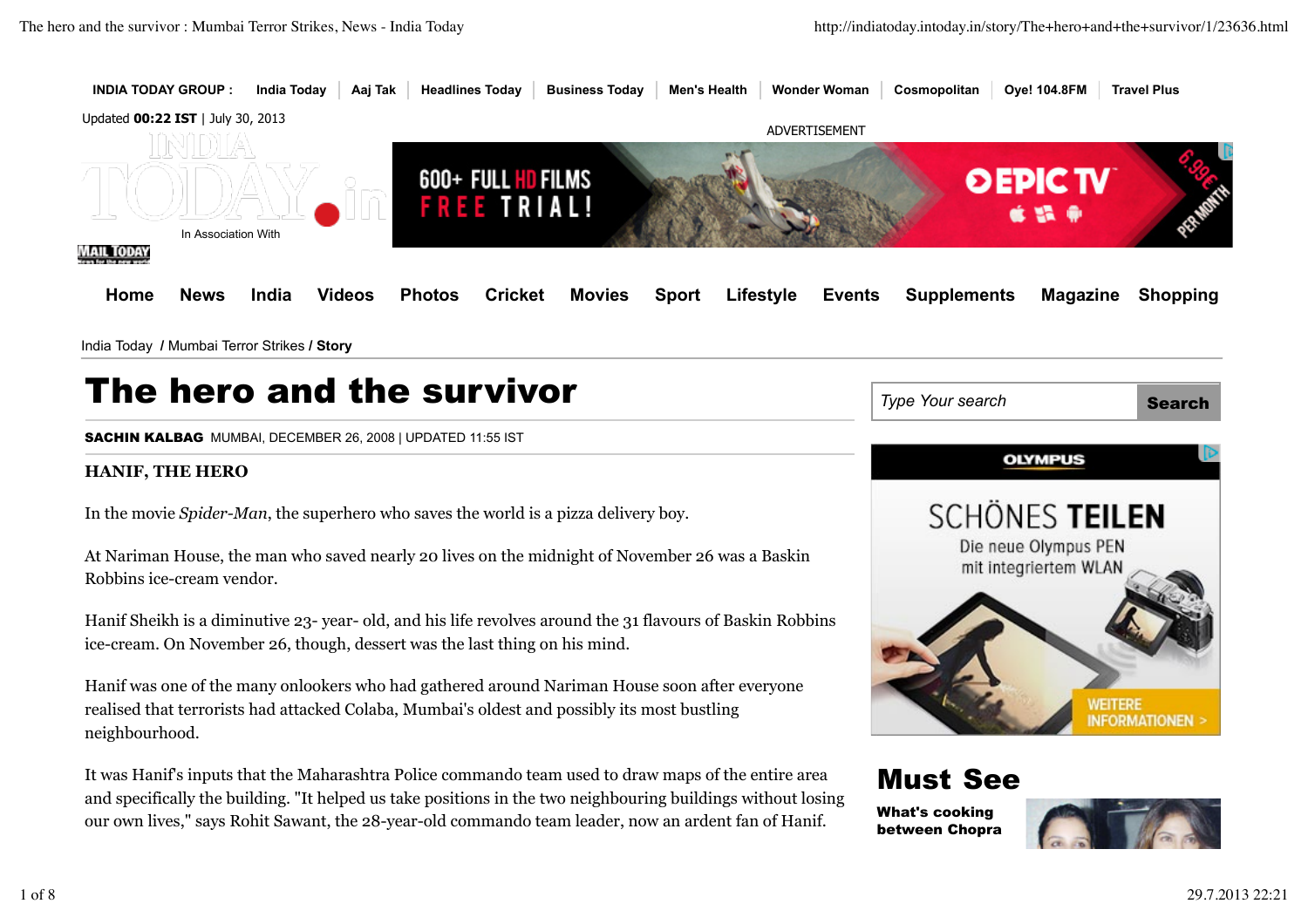A five-man state commando team was the first to reach Nariman House around midnight of November 26.

Mangesh Chavan from the team picked Hanif to guide him and draw a blueprint of the area. "We wanted maps so we could secure the perimeter," says Chavan, who became such great friends with Hanif that he invited him for his December 8 wedding.

"Amid the cacophony, I found Hanif to be the one with the smartest inputs. He knew just about everything there was to know about the area, including Nariman House." Hanif is more modest about his heroics. "I did it for my Colaba, my Mumbai and my India," says Hanif.

"You ask me to do it again, I will do it all over again."

What surprised the police commandos and later the NSG team was the courage Hanif displayed when they were told to rescue five families from the two neighbouring buildings who were stuck in their homes for more than 24 hours.

Bulletproof jackets were in short supply," remembers Hanif. "There were no extra helmets. So I told the NSG commandos that it does not matter if I die; the country needs you to kill the terrorists."

And that was how it was. Starting from around 9.30 pm on November 27, Hanif and the NSG commando team began the rescue operation in the middle of fire and grenade attacks. The grenades were so loud that Hanif lost his hearing for 15 days.

"I just could not take the noise," says Hanif. "But it was a matter of saving nearly 20 lives."

Hanif risked his life again to send food and water to the commandos. "We had no idea how hungry we were," says Hemant Patil, one of the state commandos who went without food for nearly 36 hours before Hanif sent the first supply.

"We could not even relieve ourselves as we were on high alert. Any false move and we could be dead." The biggest thing to happen to Hanif after his heroics is that every policeman in the area recognises him.

"Earlier, they used to come for free ice- cream," he says. "Now they come just to meet me."

## **PRADOSH, THE SURVIVOR**

#### sisters?

PC and Parineeti have left their cousin sister Meera aloof because of her scandalous past.

#### Bollywood's 'flop' Khans

Here are the names of few actors who despite having 'Khan' as a surname, could not make it big in Bollywood.

#### Manyata Dutt gets hubby Sanjay's name inked

Manyata Dutt has recently got her husband's name tattooed on her right finger.

#### Megastar Amitabh Bachchan greets his fans

Big B makes it a point to meet his fans every Sunday who gather outside his residence.

#### Kareena reveals why she has not joined Twitter

Bebo has finally revealed why she has been reluctant in joining the micro blogging site.

Did Arjun Rampal chop off Irrfan's scenes in D-Day?